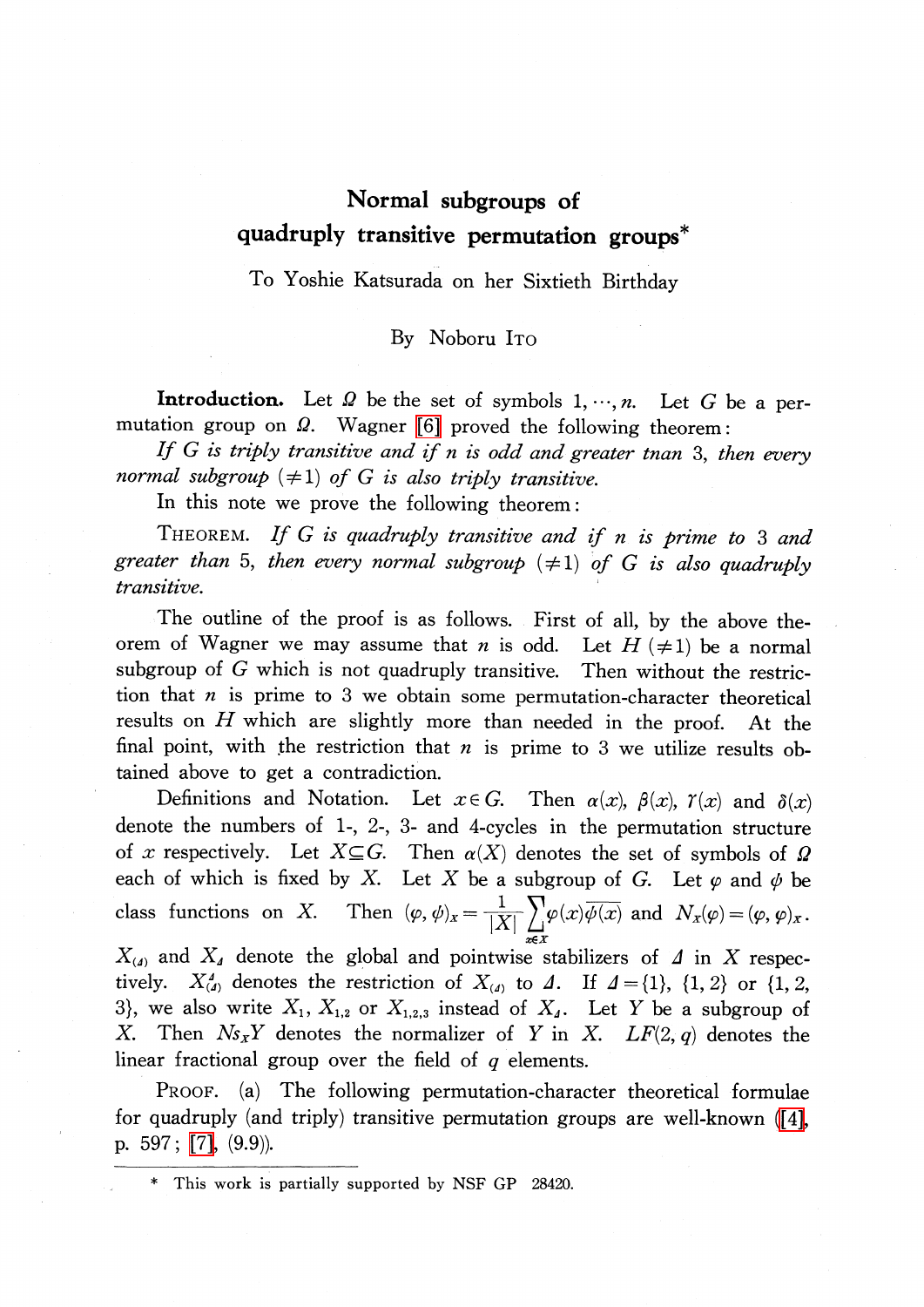(1) 
$$
\sum_{\alpha} \alpha = |G|; \quad \sum_{H} \alpha = |H|.
$$

(2) 
$$
\sum_{\mathbf{a}} \alpha^2 = 2 |G|, \quad \sum_{\mathbf{a}} \beta = \frac{1}{2} |G|; \quad \sum_{\mathbf{a}} \alpha^2 = 2 |H|, \quad \sum_{\mathbf{a}} \beta = \frac{1}{2} |H|.
$$

(3) 
$$
\sum_{a} \alpha^{3} = 5 |G|, \quad \sum_{a} \alpha \beta = \frac{1}{2} |G|, \quad \sum_{a} \gamma = \frac{1}{3} |G|; \quad \sum_{a} \alpha^{3} = 5 |H|,
$$

$$
\sum_{H} \alpha \beta = \frac{1}{2} |H|, \quad \sum_{H} \gamma = \frac{1}{3} |H|.
$$
\n
$$
(4) \qquad \sum_{G} \alpha^{4} = 15 |G|, \quad \sum_{G} \alpha^{2} \beta = |G|, \quad \sum_{G} \alpha \gamma = \frac{1}{3} |G|, \quad \sum_{G} \beta^{2} = \frac{3}{4} |G|,
$$
\n
$$
\sum_{G} \delta = \frac{1}{4} |G|.
$$

Put  $X_{0}=\alpha-1 ,$   $X_{0}=\frac{1}{2}(\alpha-1)(\alpha-2)-\beta$ , and  $X_{00}=\frac{1}{2}\alpha(\alpha-3)+\beta ,$ .

These are all irreducible characters of  $G$ .  $X_{0}$  remains irreducible in  $H$ . Furthermore,

(5) 
$$
(X_0 X_0)_H = (X_0, X_{00})_H = 0.
$$

<span id="page-1-0"></span>(b) LEMMA. For all  $\Delta\subseteq\Omega$  with  $|\Delta|=4$  the group  $H_{(\Delta)}^{\Delta}$  is the symmetric group of degree 4.

PROOF. It suffices to show that  $H_{(\Delta)}^{\Delta}$  contains an odd permutation, since  $H_{(\Delta)}^{\Delta}$  is normal in  $G_{(\Delta)}^{\Delta}$  which is the symmetric group of degree 4. Then it suffices to show that  $H_{1,2}$  has even order, because G is quadruply transitive. Now assume that  $H_{1,2}$  has odd order. Then by a theorem of Bender [\[1\]](#page-5-3)  $H_{1}$  contains a normal subgroup isomorphic to  $LF(2, q)$  with q odd. But then  $H_{1}$  has no transitive extension [\(\[5\],](#page-5-4) (5.2)). This is a contradiction.

(c) By [Lemma](#page-1-0) in (b) and Lemma 2 of [\[5\]](#page-5-4) we have several transitive permutation representations of G each of which is divided into the equal number, say  $s$ , of  $H$ -transitive constituents:

(i) The permutation representation of G on the set of all ordered quartets with distinct members on  $\Omega$ . Since  $\alpha(\alpha-1)(\alpha-2)(\alpha-3)$  is the character of this permutation representation, by (a) we obtain that

(6) 
$$
\sum_{H} \alpha^4 = (s+14)|H|.
$$

(ii) The permutation representation of G on the set of all 2-element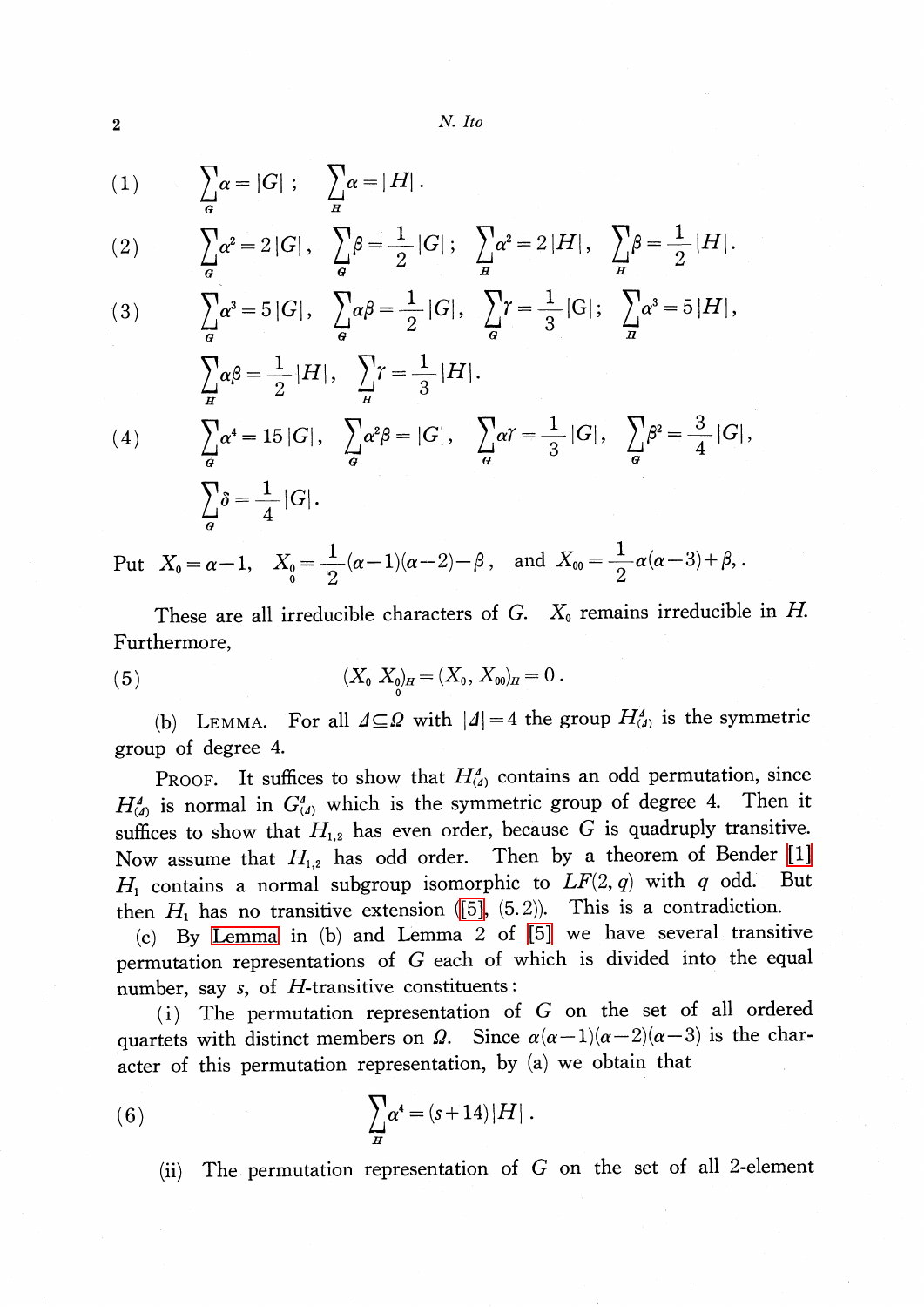subsets of the set of all ordered pairs with distinct members on  $\Omega$ . . Since  $\frac{1}{2}\alpha(\alpha-1)(\alpha-2)(\alpha-3)+2\beta(\beta-1)$  is the character of this permutation representation, by (a) and (6) we obtain that

(7) 
$$
\sum_{H} \beta^2 = \frac{1}{4} (s+2)|H|.
$$

(iii) The permutation representation of G on the set of all ordered pairs with distinct members on the set of all 2-element subsets of  $\Omega$ . . Since  $\frac{1}{4}\alpha(\alpha-1)(\alpha-2)(\alpha-3)+\alpha(\alpha-1)\beta+\beta(\beta-1)$  is the character of this permutation representation, by (a), (6) and (7) we obtain that

(8) 
$$
\sum_{H} \alpha^2 \beta = \frac{1}{2} (s+1) |H|.
$$

(iv) The permutation representation of  $G$  on the set of all 2-element subsets of  $\Omega$ . Since  $\frac{1}{8}\alpha(\alpha-1)(\alpha-2)(\alpha-3)+\frac{1}{8}\alpha(\alpha-1)\beta+\frac{1}{8}\beta(\beta-1)+\delta$  is the character of this permutation representation, by  $(a)$ ,  $(6)-(8)$  we obtain that

(9) 
$$
\sum_{H} \delta = \frac{1}{4} s |H|.
$$

(v) The permutation representation of G on the set of all 4-element subsets of  $\Omega$ . Since  $\frac{1}{24}\alpha(\alpha-1)(\alpha-2)(\alpha-3)+\frac{1}{2}\alpha(\alpha-1)\beta+\frac{1}{2}\beta(\beta-1)+\alpha\gamma+\delta$ is the character of this permutation representation, by  $(a)$ ,  $(6)-(9)$  we obtain that

<span id="page-2-2"></span>(10) 
$$
\sum_{H} \alpha \Upsilon = \frac{1}{3} s |H|.
$$

Now by (a) and  $(6)-(10)$  we obtain that

<span id="page-2-0"></span>(11)  $N_{H}(X_{0})=1$ 

and

<span id="page-2-1"></span>
$$
(12) \t\t N_H(X_{00}) = s.
$$

[\(11\)](#page-2-0) shows that  $X_{0}$  remains irreducible on H.

(d) Clearly s equals the number of  $N_{S_H}(H_{1,2})$ -orbits on the set  $\Phi$  of all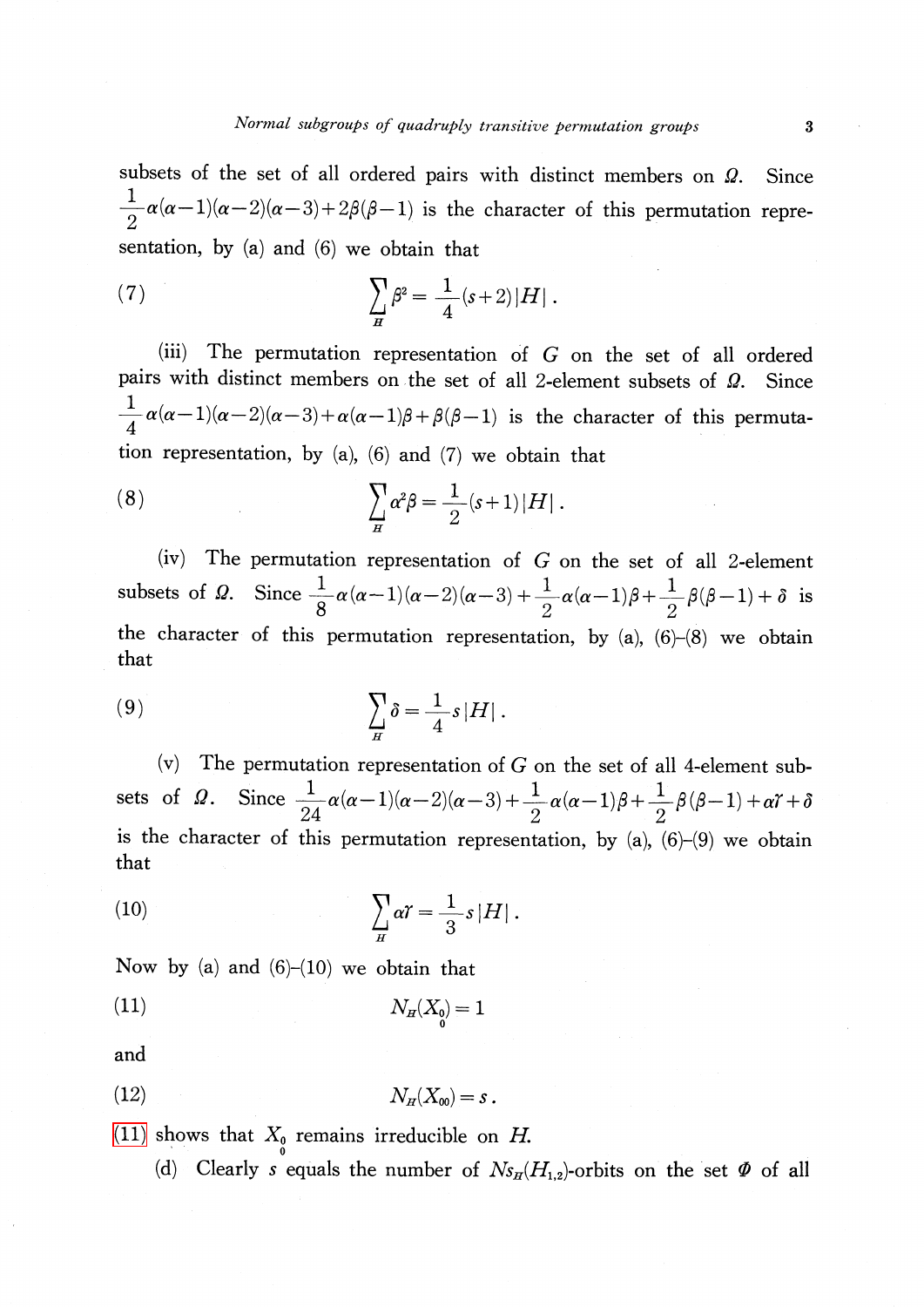2-element subsets of  $\Omega - \{1, 2\}$ . Since H is triply transitive on  $\Omega$  [\(\[7\],](#page-5-2) (9.9)), every  $N_{s_{H}}(H_{1,2})$ -orbit contains a 2-element subset containing 3. Since  $N_{\mathcal{S}_G}(H_{1,2})$  is transitive on  $\Phi$ , the lengths of all  $N_{\mathcal{S}_H}(H_{1,2})$ -orbits on  $\Phi$  are equal to  $\frac{(n-2)(n-3)}{2s}$ . Further 2s divides  $n-3$ .

Now put

$$
X_{00}=a\sum_{i=1}^t \mathbf{\chi}_i\,,
$$

where  $\chi_{1}, \ldots, \chi_{t}$  are G-associated irreducible characters of H [\(\[4\],](#page-5-1) p. 565). Then by [\(12\)](#page-2-1)  $s=a^{2}t$ . Now by a theorem of Frame [\(\[7\],](#page-5-2) (30.5)) the following rational number  $F$  is an integer:

$$
F = \frac{\left\{\frac{1}{2}n(n-1)\right\}^2 2(n-2)\left\{\frac{(n-2)(n-3)}{2s}\right\}^s}{(n-1)\left\{\frac{n(n-3)}{2at}\right\}a^2t} = \frac{(n-1)^{s-1}(n-2)^{s+1}}{2^{s-1}\cdot a^s}
$$

Since *n* is odd and *s* divides  $n-3$ , *a* must be a power of 2. Since  $a^{2}$  divides  $n-3$  and  $n-1$ ,  $a=1$ . Hence we obtain that

$$
(13) \t\t X_{00} = \mathcal{X}_1 + \cdots + \mathcal{X}_s,
$$

where  $\chi_{1}, \ldots, \chi_{s}$  are G-associated distince irreducible characters of H.

(e) A double coset  $(Ns_{H}H_{1,2})x(Ns_{H}H_{1,2})$  of H with respect to  $Ns_{H}H_{1,2}$  is called real, if it coincides with  $(N_{s_H}H_{1,2})x^{-1}(N_{s_H}H_{1,2})$ . Let f be the number<br>of real coosts of H with respect to  $N_s$  H Then by a theorem of Frame of real cosets of H with respect to  $N_{SH}H_{1,2}$ . Then by a theorem of Frame [\[3\]](#page-5-5) we obtain that

$$
f = \frac{1}{|H|} \sum_{x \in H} \left\{ \frac{1}{2} \alpha (\alpha - 1) + \beta \right\} (x^2)
$$
  
= 
$$
\frac{1}{|H|} \sum_{x \in H} \left\{ \frac{1}{2} (\alpha + 2\beta)(\alpha + 2\beta - 1) + 2\delta \right\}
$$
  
= 
$$
(s+2)|H|
$$
 (by (a), (6)-(9))  
= 
$$
\frac{1}{|H|} \sum_{x \in H} (1_H + X_0 + \chi_1 + \dots + \chi_s)(x^2)
$$
  
= 
$$
2 + \frac{1}{|H|} \sum_{x \in H} \chi_1(x^2) + \dots + \chi_s(x^2).
$$

This implies that  $\sum_{x\in H}\chi_{1}(x^{2})=\cdots=\sum_{x\in H}\chi_{s}(x^{2})=|H|$  . Thus the representations cor-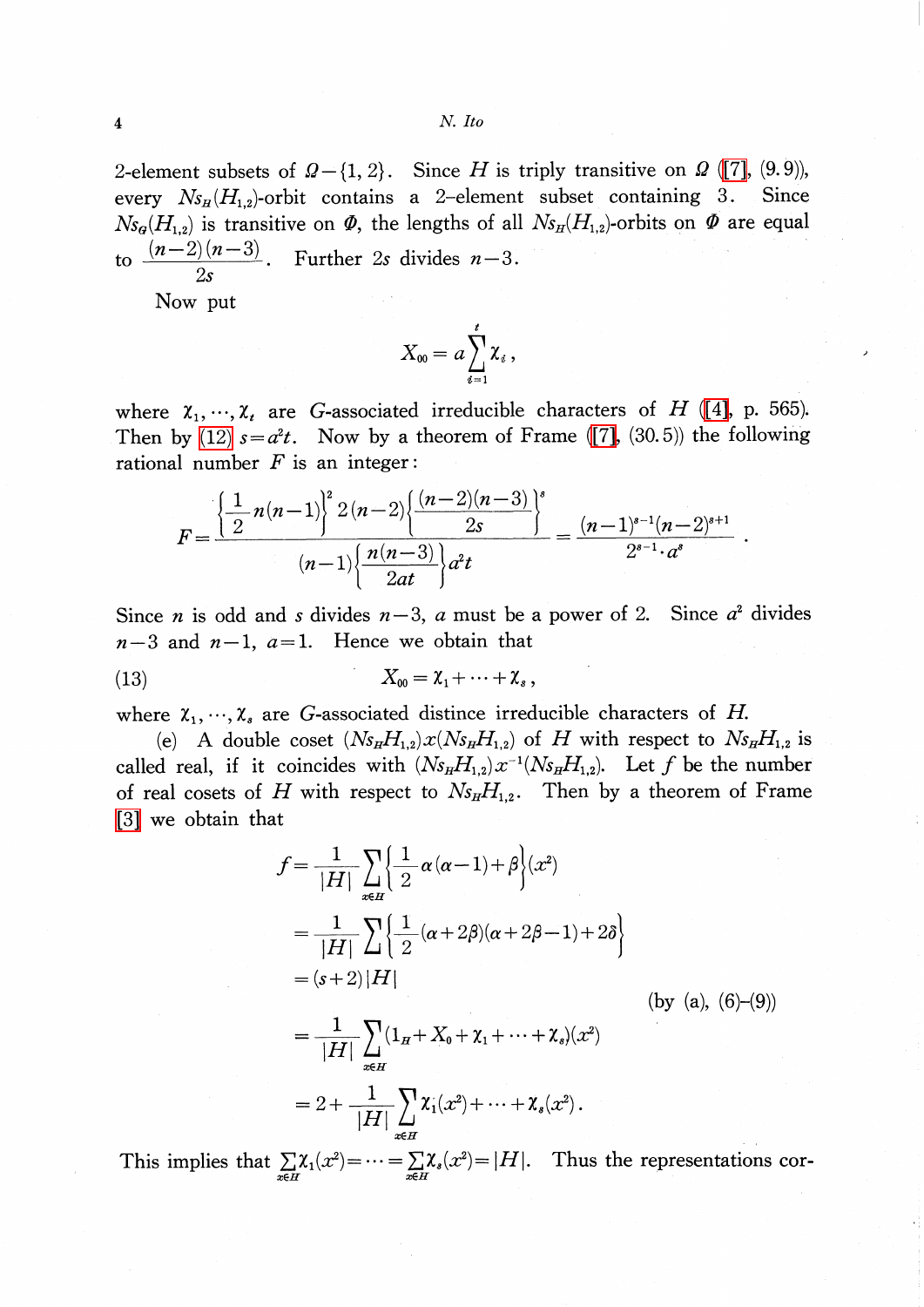responding to  $\chi_{1}, \ldots, \chi_{s}$  are real [\(\[2\],](#page-5-6) (3.5)).

REMARK. The argument in (e) can be used to obtain (9), since  $\chi_{1}, \ldots, \chi_{s}$ are G-associated and hence  $\sum_{x\in H}\chi_{1}(x^{2})=\cdots=\sum_{x\in H}\chi_{s}(x^{2})$ .

(f) By (b) and by Lemma 4 and Remark (iii) of [\[6\]](#page-5-0)  $H_{1,2,3}$  has at most 1 orbit of odd length and at most 2 orbits of lengths prime to 3 on  $\Omega$ -{1, 2, 3. Since  $H_{1,2,3}$  has exactly s orbits of length  $\frac{n-3}{n-2}$ , we obtain that s

$$
(14) \t s = 2 \t and \t n \equiv 3 \pmod{4}
$$

or

(15) 
$$
\frac{n-3}{s} \equiv 0 \pmod{6}.
$$

(g) Now we assume that *n* is prime to 3. Then in (f) (14) holds. Hence the inertia group of  $\chi_{1}$  in G has index 2. By induction on  $G:H$  we may assume that  $G: H=2$ . Then we obtain that  $X_{00}$  is the character of G induced by  $\chi_{1}$  of H. In particular,  $X_{00}$  vanishes outside H. Hence every element x of G with  $\alpha(x)\geq 4$  belongs to H. In particular,  $G_{1,2,3,4}$  is contained in H.

If  $n\equiv 1 \pmod{3}$ , then  $\frac{n-3}{2}\equiv 2 \pmod{3}$ . By the proof of Lemma 4 and Remark (iii) of [\[6\]](#page-5-0) this is a contradiction. Hence we obtain that  $n\equiv 2 \pmod 3$ .

Now let S be a Sylow 3-subgroup of  $G_{1,2,3,4}$ . Since  $n\equiv 2 \pmod 3$ , S leaves one more point, say 5, invariant. By a theorm of Witt [\(\[7\],](#page-5-2) 9.4))  $N s_{\bm{q}} S$  is quadruply transitive on  $\alpha(S)$ . Since S is a Sylow 3-subgroup of  $G_{1,2,3}$  and  $H_{1,2,3}$ , we have that  $N s_{G} S \not\equiv H$ . If  $S\neq 1$ , then, since  $|\alpha(S)| \equiv$ 2 (mod 3), by induction on *n*, we obtain that  $H\cap NsS$  is quadruply transitive on  $\alpha(S)$  or  $|\alpha(S)|=5$ . If  $H\cap NsS$  is quadruply transitive on  $\alpha(S)$ , then  $H\cap(N_{\mathcal{S}_G}S)_{1,2,3,4} \subsetneq (Ns_{G}S)_{1,2,3,4}.$  This is a contradiction. If  $|\alpha(S)|=5$  and  $H\cap N$ s $_{G}S$  is not quadruply transitive on  $\alpha(S),\ H\cap N$ s $_{G}S$  cannot contain a 4cycle. This contradicts (4) and (9). Hence we obtain that  $S=1$ .

By (3) we have that  $\sum_{G,H}\gamma=\frac{1}{3}|H|$ . By (3) and [\(10\)](#page-2-2)  $\sum_{G,H}\alpha\gamma=0$ . Since  $S=1$ , we have that  $\alpha(x)\leq 2$  if  $\gamma(x)>0$ , where  $x\in G$ . Now let y be an element of  $G-H$  such that  $\gamma(y)>0$ . Since  $n\equiv 2 \pmod{3}$ , the cycle structure of y contains a cycle C whose length is prime to 3. Then clearly we may assume that the length of  $C$  is a power of 2, and hence is equal to 2. But then  $X_{00}(y) > 0$ , which is a contradiction.